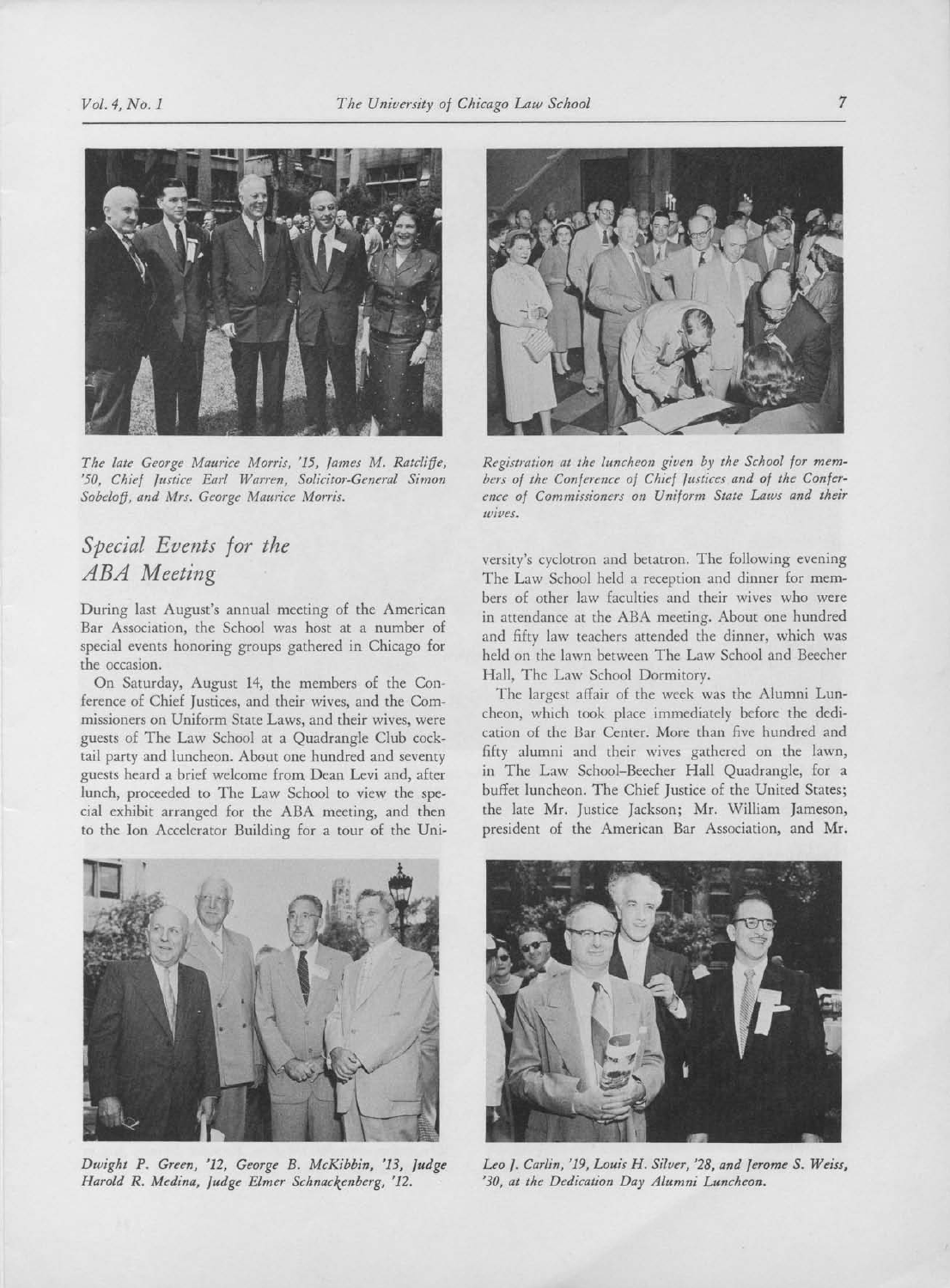

The buffet dinner for members of other law faculties attending the ABA Meeting

Loyd Wright, president-elect; Sir David Maxwell Fyfe, then Home Secretary of Great Britain and now Lord High Chancellor; Chief Justice Walter V. Schaefer, '28, of the Illinois Supreme Court; Mr. Karl Williams, president of the Illinois State Bar Association; Mr. Richard Bentley, president of the Chicago Bar Association; Judge Florence Allen, '12, of the United States Court of Appeals for the Fourth Circuit; Judge Elmer J. Schnackenberg, '12, of the United States Court of Appeals for the Seventh Circuit; Mr. John A. McAuley, president of the Canadian Bar Association; and Mr. Simon Sobeloff, Solicitor-General of the United States, were among the distinguished guests. Mr. Jameson, speaking on behalf of the American Bar Association, expressed the pleasure of the Association at its new location, its gratitude to the University, and its hopes for future accomplishment, Mr. Glen A. Lloyd, president of The Law School Alumni Association, welcomed the alumni and guests and discussed the development of the program of the School. Mr. Dwight P. Green, '12,



The buffet table for the Law Faculties Dinner, just as serving began.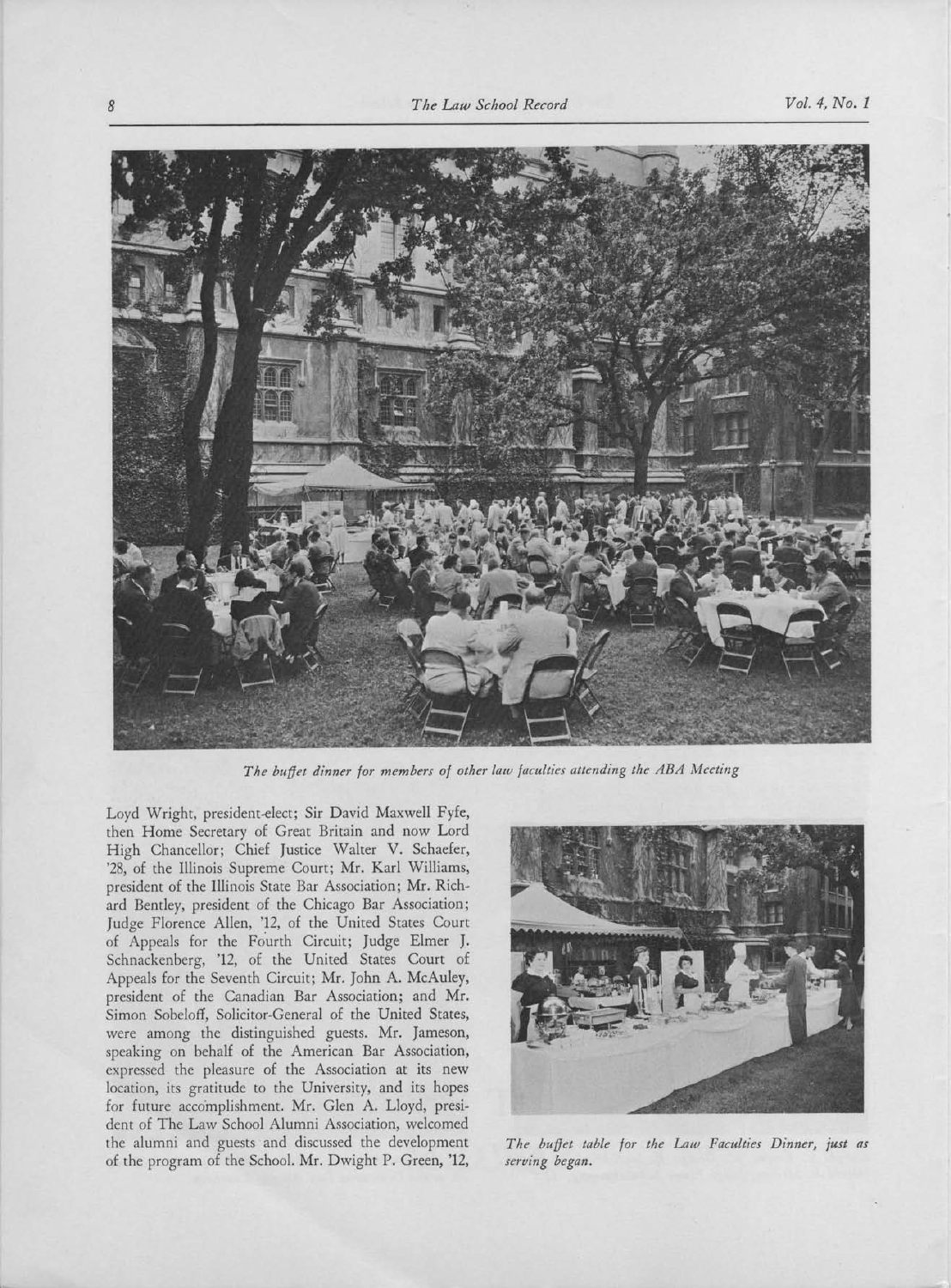

More than <sup>550</sup> alumni and guests at the luncheon preceding the Bar Center dedication.

general chairman of the 1953-54 Alumni Fund Campaign, reported on the results of the campaign and thanked the large number of alumni whose work and contributions had caused it to be <sup>a</sup> success.

Following the dedication ceremonies, Mr. Edward Ryerson, chairman of the Board of Trustees of the University, and Mrs. Ryerson, were hosts to those who had participated in the ceremonies, the Board of Governors of the American Bar Association, the Faculty of the Law School, the Visiting Committee and the Alumni Board of the Law School, at <sup>a</sup> reception in the garden of the Chancellor's residence.



Clockwise, from left foreground: Mrs. Morris E. Feiwell, University Trustee Henry F. Tenney, '15, Mrs. Henry F. Tenney, University Vice-President R. Wendell Harrison, Mrs. R. Wendell Harrison, the late George Maurice Morris, '15, Morris E. Feiwell, '15, Mrs. George Maurice Morris.



During the Alumni Luncheon: Chief Justice Earl Warren, Dean Edward Levi, Sir David Maxwell Fyfe, and Alumni Association President Glen Lloyd.

Throughout the week there was on display in the Law Building <sup>a</sup> special exhibit honoring the Association meeting. The exhibit included <sup>a</sup> collection of pictures on subjects related to the law loaned by the Art Institute of Chicago, and <sup>a</sup> large selection of rare lawbooks and legal documents drawn from the resources of the University Libraries and loaned by, or through the efforts of, Louis H. Silver, JD '28. The exhibit featured, as well, materials relating to the research projects now in progress at The Law School, together with items illustrating past contributions of the School to the practice of law, research in law, and legal education.



The late Justice Robert H. Jackson with Illinois Chief Justice Schaefer and other guests at the Alumni Luncheon.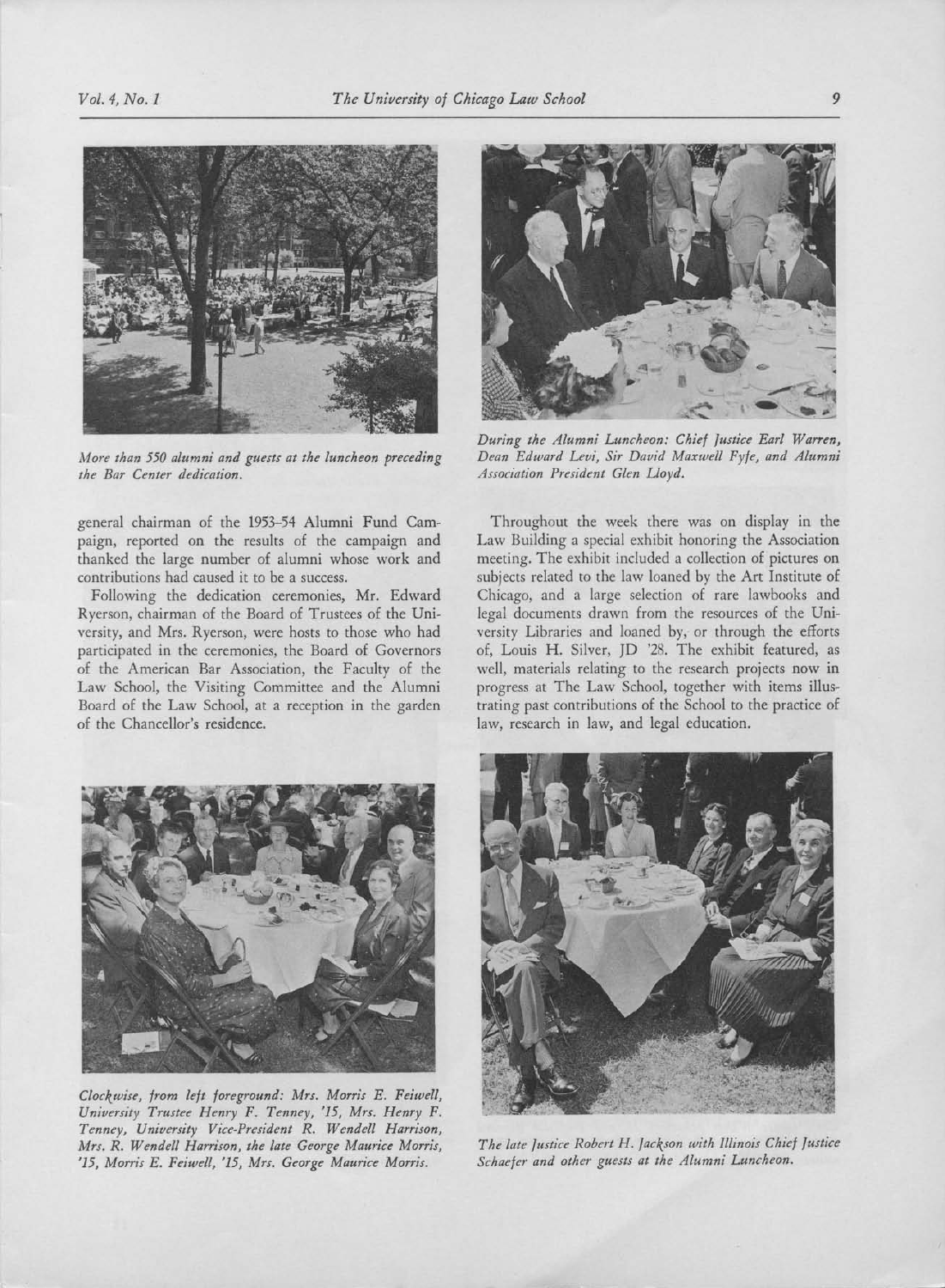

Clockwise: Loyd Wright, Mrs. Loyd Wright, Mrs. Richard Bentley, Richard Bentley, Mrs. Karl Williams, Karl Wil-Iiams, Mrs. Laird Bell, Laird Bell, '07.



Projessor Lon Fuller, Professor Soia Mentschikof], Professor Wilber G. Katz, Mrs. Maurice Merrill, Professor Maurice Merrill, Mrs. Wilber Katz, Dean F. D. G. Ribble.



Chief Justice Walter Schaefer, '28, and Professor Bernard Meltzer, '37, with guests at the Chief Justices and Commissioners Luncheon.



Vice-President Emeritus of the University Frederick Woodward, Chairman Harold Reeve of the Committee on Dedication Arrangements, Mrs. Harold Reeve, University Vice-President W. B. Harrell, Mrs. W. B. Harrell, Mrs. Edward H. Levi.



Mrs. Dwight P. Green and Mrs. Harold R. Medina



Andrew I. Dallstream, '17, Mrs. Morris E. Feiwell, and Morris E. Feiwell, '15.